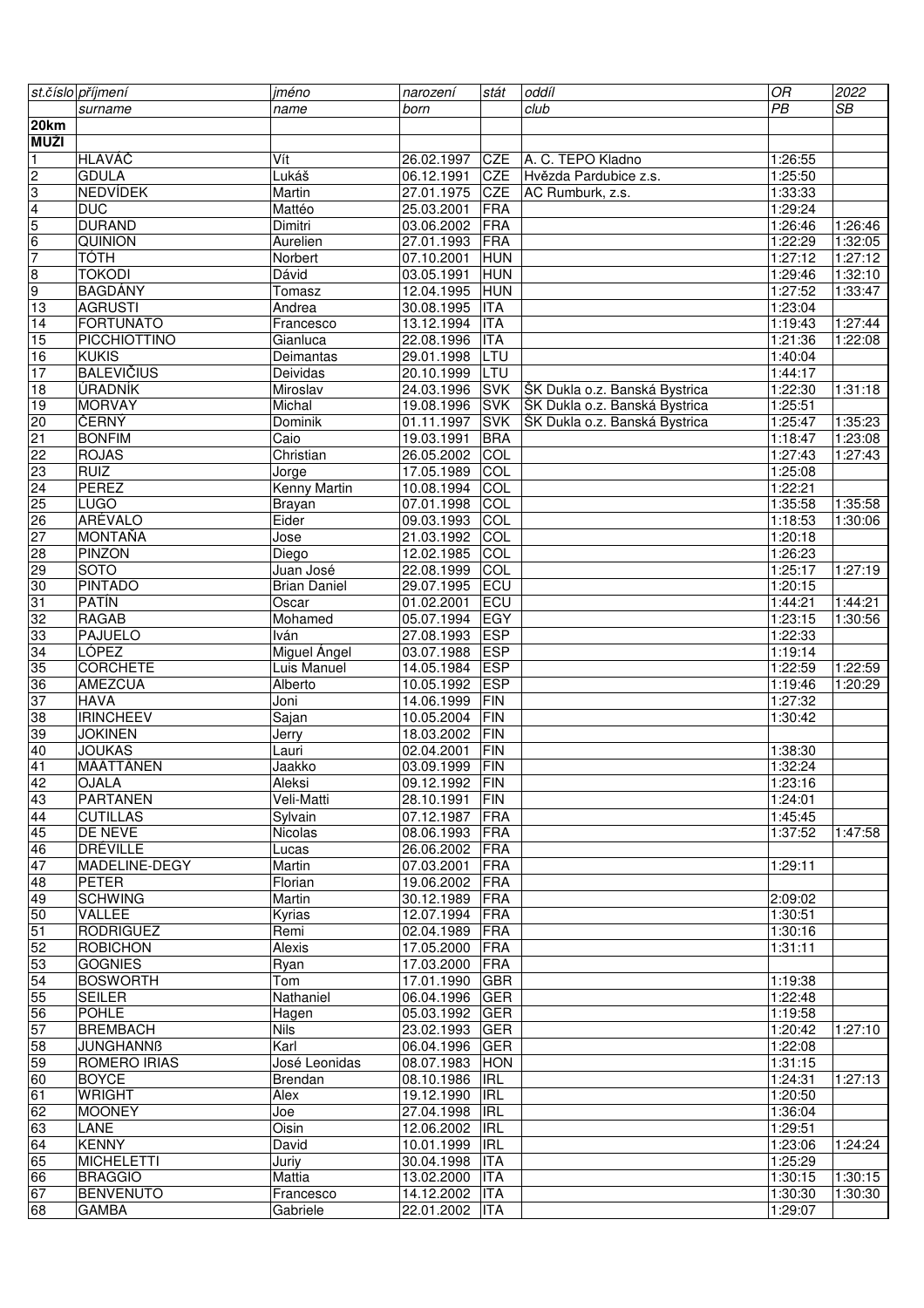| 69               | <b>CAPORASO</b>                 | Teodorico                       | 14.09.1987                       | <b>ITA</b>               |                                  | 1:22:47            |                    |
|------------------|---------------------------------|---------------------------------|----------------------------------|--------------------------|----------------------------------|--------------------|--------------------|
| 70               | CICALO <sup>®</sup>             | Stefano                         | 21.10.1998                       | <b>ITA</b>               |                                  | 1:30:55            |                    |
| 71               | <b>GIUPPONI</b>                 | Matteo                          | 08.10.1988                       | <b>ITA</b>               |                                  | 1:19:58            |                    |
| 72               | <b>SHEIKO</b>                   | Georgiy                         | 24.08.1989                       | KAZ                      |                                  | 1:20:21            |                    |
| 73               | <b>SAULGRIEZIS</b>              | Raivo                           | 04.07.1994                       | LAT                      |                                  | 1:27:01            |                    |
| $\overline{7}4$  | CALDERÓN                        | Jesús Osvaldo                   | 13.04.1997                       | <b>MEX</b>               |                                  | 1:24:21            | 1:28:21            |
| 75               | <b>CÓRDOVA FERNÁNDEZ</b>        | César                           | 20.10.2002                       | <b>MEX</b>               |                                  | 1:35:20            | 1:35:20            |
| 76               | <b>SALAZAR</b>                  | Julio César                     | 08.07.1993                       | <b>MEX</b>               |                                  | 1:20:24            | 1:20:36            |
| 77               | CAPRICE                         | Jerome                          | 18.01.1983                       | <b>MRI</b>               |                                  | 1:28:49            | 1:48:07            |
| 78               | CABRERA                         | Yassir                          | 28.01.1988                       | <b>PAN</b>               |                                  | 1:23:43            |                    |
| 79               | <b>MARTINS</b>                  | Paulo                           | 15.01.1999                       | <b>POR</b>               |                                  | 1:28:10            | 1:28:10            |
| 80               | SNYMAN                          | Wayne                           | 08.03.1985                       | <b>RSA</b>               |                                  | 1:20:17            | 1:25:33            |
| 81               | RÍZEK                           | Milan                           | 05.01.1978                       | <b>SVK</b>               | Atletika ŠK Skalica              | 1:26:13            |                    |
| 82               | KOVÁČ                           | Daniel                          | 01.07.2001                       | <b>SVK</b>               | ∣ŠK ŠOG Nitra                    | 1:31:42            |                    |
| 83               | KARLSTRÖM<br><b>BEN EL ABHI</b> | Perseus                         | 02.05.1990                       | <b>SWE</b><br><b>TUN</b> |                                  | 1:18:07<br>1:24:52 | 1:22:48            |
| 84<br>85         | <b>BEN HCINE</b>                | Raouf<br>Hamdi                  | 06.04.1995<br>15.05.1997         | <b>TUN</b>               |                                  |                    |                    |
| 86               | <b>CHRISTIE</b>                 | <b>Nick</b>                     | 29.09.1991                       | <b>USA</b>               |                                  | 1:24:15            | 1:30:32            |
| 87               | NEHNEVAJ                        | $\overline{Dan}$                | 28.03.1997                       | <b>USA</b>               |                                  | 1:26:00            |                    |
| 88               | <b>SMOLA</b>                    | Josef                           | 17.07.1964                       | <b>CZE</b>               | SMOLA CHŮZE PRAHA                | 1:29:42            |                    |
| 89               | KOLÁŘ                           | Rostislav                       | 15.07.1987                       | <b>CZE</b>               | SK Hranice, z.s.                 | 1:39:37            |                    |
| 90               | <b>MALYSA</b>                   | Alexandr                        | 10.11.1997                       | <b>CZE</b>               | VSK Univerzita Brno              | 1:37:03            |                    |
| 91               | <b>KUBIŠ</b>                    | Lubomír                         | 19.04.2001                       | <b>SVK</b>               | AK Spartak Dubnica nad Váhom     |                    |                    |
| ŽENY             |                                 |                                 |                                  |                          |                                  |                    |                    |
| $\overline{101}$ | ĎURDIAKOVÁ                      | Tereza                          | 20.02.1991                       | CZE                      | Univerzitní sportovní klub Praha | 1:30:52            |                    |
| 102              | MARTÍNKOVÁ                      | Eliška                          | 27.01.2002                       | CZE                      | AC Turnov, z.s.                  | 1:39:13            | 1:45:26            |
| 103              | ZIKMUNDOVÁ                      | Jana                            | 02.10.2002                       | <b>CZE</b>               | AK ŠKODA Plzeň                   | 1:45:21            |                    |
| 104              | <b>BERETTA</b>                  | Clémence                        | 22.12.1997                       | FRA                      |                                  | 1:33:39            | 1:41:43            |
| 105              | MOUTARD                         | Camille                         | 11.07.2001                       | <b>FRA</b>               |                                  | 1:35:26            |                    |
| 106              | <b>TERREC</b>                   | Eloise                          | 10.08.1998                       | <b>FRA</b>               |                                  | 1:34:06            | 1:45:49            |
| 107              | RÉCSEI                          | Rita                            | 03.01.1996                       | <b>HUN</b>               |                                  | 1:34:43            | 1:38:32            |
| 108              | <b>CSÖRGÖ</b>                   | Dóra                            | 07.10.2001                       | <b>HUN</b>               |                                  | 1:53:21            | 1:56:36            |
| 109              | <b>BIRÓNÉ DR MOLNÁR</b>         | Valéria                         | 03.03.1977                       | <b>HUN</b>               |                                  | 1:48:52            |                    |
| 113              | <b>BERTINI</b>                  | Simona                          | 04.05.2001                       | <b>ITA</b>               |                                  | 1:41:53            |                    |
| 114              | <b>FERRARI</b>                  | Anna                            | 02.01.2002                       | <b>ITA</b>               |                                  | 1:40:48            | 1:40:48            |
| $\overline{115}$ | <b>TRAPLETTI</b>                | Valentina                       | 12.07.1985                       | <b>ITA</b>               |                                  | 1:29:57            | 1:36:44            |
| 116              | VAICIUKEVIČIŪTĖ                 | Monika                          | 03.04.1996                       | LTU                      |                                  | 1:32:39            | 1:45:44            |
| 117              | MEŠKAUSKAITÉ                    | Adrija                          | 07.09.2001                       | LTU                      |                                  | 1:38:27            |                    |
| 118              | KAVALIAUSKAITÉ                  | Austéja                         | 25.05.2000                       | LTU                      |                                  | 1:41:41            | 1:47:05            |
| 119              | <b>BURZALOVÁ</b>                | Hana                            | 03.11.2000                       | <b>SVK</b>               |                                  | 1:39:58            | 1:46:51            |
| 120              | ŽÁRSKÁ                          | Klaudia                         | 15.06.1999                       | <b>SVK</b>               |                                  | 1:48:32            |                    |
| 121              | <b>GALVIS</b>                   | Sandra Viviana                  | 28.06.1986                       | COL                      |                                  | 1:30:00            | 1:35:36            |
| 122              | VARGAS                          | Noelia                          | 17.04.2000 CRC<br>08.02.1992 ECU |                          |                                  | 1:30:44            |                    |
| 123<br>124       | <b>BONILLA</b><br>ORDÓŇEZ       | <b>Magaly Beatriz</b><br>Johana | 12.12.1987                       | ECU                      |                                  | 1:31:34<br>1:31:36 |                    |
| 125              | PÉREZ                           | María                           | 29.04.1996 ESP                   |                          |                                  | 1:26:36            | 1:27:40            |
| 126              | <b>NEUVONEN</b>                 | Elisa                           | 19.03.1991                       | <b>FIN</b>               |                                  | 1:35:09            |                    |
| 127              | <b>NURMI</b>                    | Enni                            | 04.07.1998                       | <b>FIN</b>               |                                  | 1:36:16            | 1:49:06            |
| 128              | CHAMPALOU BARRITAULT            | Lucie                           | 29.04.1990                       | FRA                      |                                  | 1:45:07            |                    |
| 129              | <b>ROULAND</b>                  | Marion                          | 28.11.1990                       | FRA                      |                                  | 2:00:56            |                    |
| 130              | <b>FROMENTIN</b>                | Nathalie                        | 25.03.1970                       | <b>FRA</b>               |                                  | 1:58:38            |                    |
| 131              | <b>ROTTIER</b>                  | Marine                          | 05.02.2000                       | <b>FRA</b>               |                                  | 1:45:34            |                    |
| 132              | <b>MANARESI</b>                 | Marion                          | 30.09.2000                       | <b>FRA</b>               |                                  |                    |                    |
| 133              | <b>AMOUR PEDAUYE</b>            | Sara                            | 18.07.1997                       | <b>ESP</b>               |                                  | 1:44:49            | 1:44:49            |
| 134              | <b>JENNINGS</b>                 | Abigail                         | 10.07.2000                       | <b>GBR</b>               |                                  | 1:49:49            |                    |
| 135              | LEWIS                           | Heather                         | 15.10.1993                       | <b>GBR</b>               |                                  | 1:34:13            |                    |
| 136              | <b>DITTRICH</b>                 | Bianca Maria                    | 06.07.1993                       | <b>GER</b>               |                                  | 1:44:28            |                    |
| 137              | <b>FEIGE</b>                    | Saskia                          | 13.08.1997                       | <b>GER</b>               |                                  | 1:30:40            | 1:35:24            |
| 138              | <b>LEHMEYER</b>                 | Emilia                          | 11.04.1997                       | <b>GER</b>               |                                  | 1:32:36            | 1:43:18            |
| 139              | <b>VEALE</b>                    | Kate                            | 05.01.1994                       | <b>IRL</b>               |                                  | 1:37:52            | 1:42:19            |
| 140              | <b>FORESTI</b>                  | Beatrice                        | 29.10.1998                       | <b>ITA</b>               |                                  | 1:41:27            |                    |
| 141              | YAKUSHEVA                       | Galina                          | 14.07.1988                       | <b>KAZ</b>               |                                  | 1:32:55            |                    |
| 142              | <b>REPINA</b>                   | Polina                          | 29.06.1990                       | <b>KAZ</b>               |                                  | 1:34:37            |                    |
| 143              | <b>SÁNCHEZ</b>                  | Rocio Estefanía                 | 21.11.2001                       | <b>MEX</b>               |                                  | 1:50:49            | 1:50:49            |
| 144              | GONZÁLEZ                        | Alegna Aryday                   | 02.01.1999                       | <b>MEX</b>               |                                  | 1:28:40            | 1:31:38            |
| 145              | RAMOS RODRÍGUEZ<br>SÁNCHEZ      | Sofia Elizabeth                 | 25.08.2002                       | <b>MEX</b>               |                                  | 1:32:47            | 1:37:13<br>1:42:47 |
| 146<br>147       | ORTUÑO                          | María Guadalupe<br>Valeria      | 04.08.1995<br>27.05.1998         | <b>MEX</b><br><b>MEX</b> |                                  | 1:31:31<br>1:29:11 | 1:38:06            |
| 148              | ELLWARD                         | Agnieszka                       | 26.03.1989                       | POL                      |                                  | 1:36:18            |                    |
|                  |                                 |                                 |                                  |                          |                                  |                    |                    |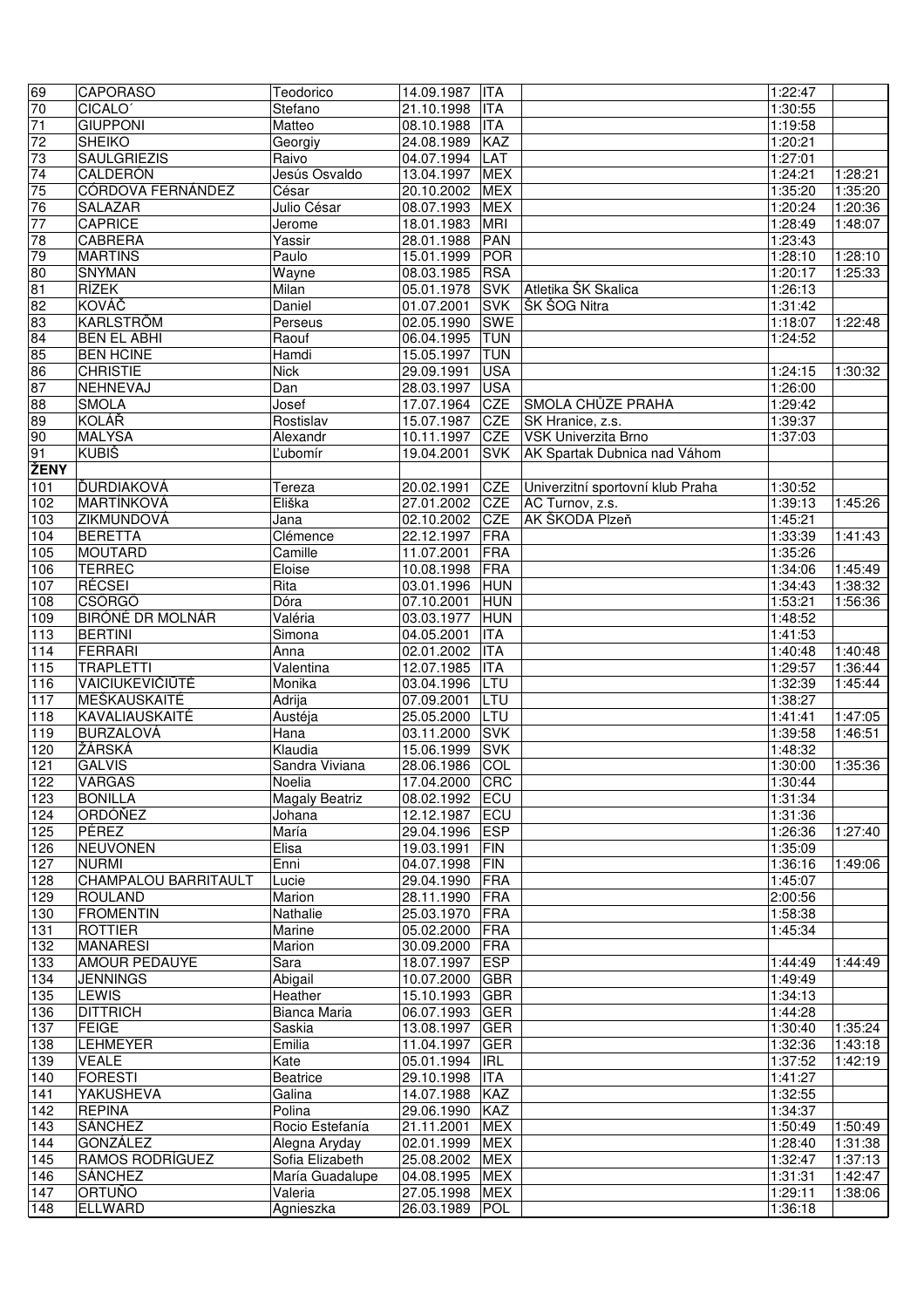| 149              | <b>CABECINHA</b>    | Ana              | 29.04.1984 | <b>POR</b> |                          | 1:27:46  | 1:36:10 |
|------------------|---------------------|------------------|------------|------------|--------------------------|----------|---------|
| 150              | <b>PONTES</b>       | Joanna           | 22.03.2000 | <b>POR</b> |                          | 1:36:07  | 1:37:19 |
| 151              | <b>VIVEIROS</b>     | Adriana          | 12.03.2002 | <b>POR</b> |                          | 1:45:32  |         |
| 152              | <b>BERNARDO</b>     | Maria            | 19.10.1999 | <b>POR</b> |                          | 1:36:30  | 1:39:17 |
| 153              | <b>MENDES</b>       | Inês             | 11.03.2003 | <b>POR</b> |                          | 1:37:36  |         |
| 154              | <b>DE ORBETA</b>    | Rachelle         | 27.03.2000 | <b>PUR</b> |                          | 1:33:31  | 1:33:41 |
| 155              | EL MEJRI            | Cyrine (Nesrine) | 14:03.1994 | <b>TUN</b> |                          | 1:41:52  |         |
| 156              | <b>STEVENS</b>      | Robyn            | 24.04.1983 | <b>USA</b> |                          | 1:33:34  | 1:49:14 |
| 158              | <b>BAKLIKOVÁ</b>    | Michaela         | 12.10.2001 | <b>CZE</b> | AK ŠKODA Plzeň           | 2:02:32  |         |
| 159              | <b>BOROVIČKOVÁ</b>  | Lenka            | 04.01.1973 | <b>CZE</b> | SK Nové Město nad Metují | 1:55:37  | 2:03:50 |
| 160              | POHLOVÁ KUČEROVÁ    | Štěpánka         | 08.01.1987 | <b>CZE</b> | TJ Sokol Hradec Králové  | 1:46:18  |         |
| <b>10KM</b>      |                     |                  |            |            |                          |          |         |
| <b>JUNIOŘI</b>   |                     |                  |            |            |                          |          |         |
| 181              | <b>HURDÁLEK</b>     | Robert           | 01.10.2003 | <b>CZE</b> | SK Nové Město nad Metují | 53:45    |         |
| 182              | <b>MORÁVEK</b>      | Jaromír          | 22.03.2003 | CZE        | AK ŠKODA Plzeň           | 42:27    |         |
| 183              | <b>ZAJÍČEK</b>      | Adam             | 09.05.2003 | <b>CZE</b> | Atletika Poruba z.s.     | 43:54    | 46:56   |
| 184              | <b>BATIFOL</b>      | Ellis            | 06.08.2003 | <b>FRA</b> |                          | 45:31    |         |
| 185              | BENJELLOUN-TOUIMI   | Leo              | 03.08.2004 | <b>FRA</b> |                          | 45:05    |         |
| 186              | <b>GARROUTY</b>     | Erwan            | 15.09.2003 | <b>FRA</b> |                          | 45:43    |         |
| 187              | <b>BÁNK</b>         | Leon             | 25.04.2003 | <b>HUN</b> |                          | 48:51    | 48:51   |
| 188              | <b>KONCZVALD</b>    | Tamás            | 07.02.2004 | <b>HUN</b> |                          | 48:16    | 51:20   |
| 189              | <b>BOR</b>          | Benjámin         | 28.07.2006 | <b>HUN</b> |                          | 53:27    | 53:27   |
| 193              | <b>BRIGANTE</b>     | Emiliano         | 27.05.2003 | <b>ITA</b> |                          | 44:02    |         |
| 194              | <b>DISABATO</b>     | Giuseppe         | 01.11.2006 | <b>ITA</b> |                          | 46:40    | 46:40   |
| 195              | <b>MANERA</b>       | Salvatore        | 29.07.2004 | <b>ITA</b> |                          | 46:34    | 46:34   |
| 196              | <b>DUMBLIAUSKAS</b> | Ignas            | 17.02.2003 | LTU        |                          | 48:12    | 50:15   |
| 197              | <b>GRINCEVIČIUS</b> | <b>Tauras</b>    | 27.04.2004 | LTU        |                          | 46:12    | 46:12   |
| 198              | <b>LASEVIČIUS</b>   | Lukas            | 22.06.2005 | LTU        |                          | 49:31    | 49:31   |
| 199              | <b>KRESTIANKO</b>   | Filip            | 13.12.2005 | <b>SVK</b> |                          | 45:57    | 45:57   |
| 200              | <b>DUDA</b>         | Michal           | 04.03.2004 | <b>SVK</b> |                          | 46:47    | 46:47   |
| 201              | <b>BÁTOVSKÝ</b>     | Jakub            | 18.06.2005 | <b>SVK</b> |                          | 45:41    |         |
| 202              | <b>PETER</b>        | Anthony          | 19.04.2006 | <b>FRA</b> |                          |          |         |
| 203              | <b>GARREAU</b>      | Faustin          | 16.11.2003 | FRA        |                          | 48:32    |         |
| 204              | <b>HOFFMANN</b>     | Joshua           | 30.04.2006 | <b>GER</b> |                          |          |         |
| 205              | RICHARDT            | Nick Joel        | 04.12.2006 | <b>GER</b> |                          |          |         |
| 206              | ABU AL WAFA         | Jassam           | 03.07.2004 | <b>GER</b> |                          | 48:05    |         |
| $\overline{207}$ | <b>KOCKEL</b>       | Arvid            | 23.09.2005 | <b>GER</b> |                          | 50:27    |         |
| 208              | WEIGEL              | Frederick        | 08.05.2005 | <b>GER</b> |                          | 43:59    | 47:47   |
| 209              | O'BRIEN             | Jake             | 14.06.2004 | <b>IRL</b> |                          | 48:39    |         |
| 210              | <b>GLENNON</b>      | Matthew          | 14.11.2003 | <b>IRL</b> |                          | 43:58    |         |
| 211              | <b>GLENNON</b>      | Andrew           | 18.07.2005 | <b>IRL</b> |                          | 48:53    |         |
| 212              | <b>DINO</b>         | Giuseppe Gaetano | 10.12.2004 | <b>ITA</b> |                          | 49:12    | 49:12   |
| 213              | BOZZOLAN            | Pietro           | 07.04.2005 | ITA        |                          | 46:52    | 46:52   |
| 214              | <b>DRUSIAN</b>      | Marco            | 08.03.2006 | <b>ITA</b> |                          | 49:21    | 49:21   |
| 215              | <b>IMPROTA</b>      | Cristian         | 23.05.2005 | <b>ITA</b> |                          | 49:56    | 49:56   |
| 216              | <b>CIRIOTTI</b>     | Alessio          | 31.12.2004 | <b>ITA</b> |                          | 51:10    | 52:23   |
| 217              | <b>IORI</b>         | Tommaso          | 18.03.2004 | <b>ITA</b> |                          | 47:09    | 47:09   |
| 218              | <b>BORZI</b>        | Thomas           | 13.10.2003 | <b>ITA</b> |                          | 47:08    | 47:08   |
| 219              | <b>CIASCHETI</b>    | Federico         | 04.12.2005 | <b>ITA</b> |                          | 50:31    | 51:03   |
| $\overline{220}$ | <b>SERRA</b>        | Cristian         | 23.08.2005 | <b>ITA</b> |                          | 49:43    | 49:43   |
| 221              | <b>ARISI</b>        | Matteo           | 20.12.2006 | <b>ITA</b> |                          | 48:51    | 48:51   |
| 222              | <b>BROCCOLETTI</b>  | Matteo           | 17.12.2004 | ITA        |                          | 49:57    |         |
| 223              | LININŠ              | Raivo            | 01.07.2003 | LAT        |                          | 49:46    | 49:46   |
| 224              | <b>MONTES</b>       | Angel Vazquez    | 19:04.2005 | <b>MEX</b> |                          | 44:24    | 44:24   |
| 225              | <b>GRÆSLI</b>       | Magnus           | 02.03.2005 | <b>NOR</b> |                          | 48:45.34 |         |
| 226              | <b>DØSKE</b>        | Andreas          | 26.05.2003 | <b>NOR</b> |                          | 46:43    |         |
| 227              | <b>DIAS</b>         | Pedro            | 21.02.2003 | <b>POR</b> |                          | 42:51    |         |
| 228              | <b>RODRIGUES</b>    | Guilherme        | 14.04.2004 | <b>POR</b> |                          | 43:44    | 43:44   |
| 229              | <b>RAMOS</b>        | Tiago            | 05.06.2003 | <b>POR</b> |                          | 44:38    | 44:38   |
| 230              | <b>HANYK</b>        | Roman            | 06.06.2004 | <b>CZE</b> | AC Turnov, z.s.          | 54:00    |         |
| <b>JUNIORKY</b>  |                     |                  |            |            |                          |          |         |
| $\overline{241}$ | HLAVÁČOVÁ           | Klára            | 01.04.2003 | CZE        | A. C. TEPO Kladno        | 50:42    |         |
| 242              | NEDVÍDKOVÁ          | Katka            | 23.01.2004 | <b>CZE</b> | AC Rumburk, z.s.         | 59:15    |         |
| 243              | <b>SLICHTOVÁ</b>    | Štěpánka         | 21.08.2003 | <b>CZE</b> | TJ VTŽ CHOMUTOV, z.s.    | 67:37    |         |
| 244              | CARRÉ               | Elvina           | 06.02.2003 | <b>FRA</b> |                          | 47:13    | 50:26   |
| 245              | <b>DELAHAIE</b>     | Ana              | 13.05.2004 | <b>FRA</b> |                          | 51:10    | 53:20   |
| 246              | <b>MILLE</b>        | Agathe           | 02.02.2004 | FRA        |                          | 51:01    |         |
| 247              | <b>SPILLER</b>      | Tiziana Kinga    | 23.12.2003 | <b>HUN</b> |                          | 47:21    | 48:43   |
| 248              | MÉSZÁROS            | Dorottya         | 11.09.2004 | HUN        |                          | 51:44    | 51:44   |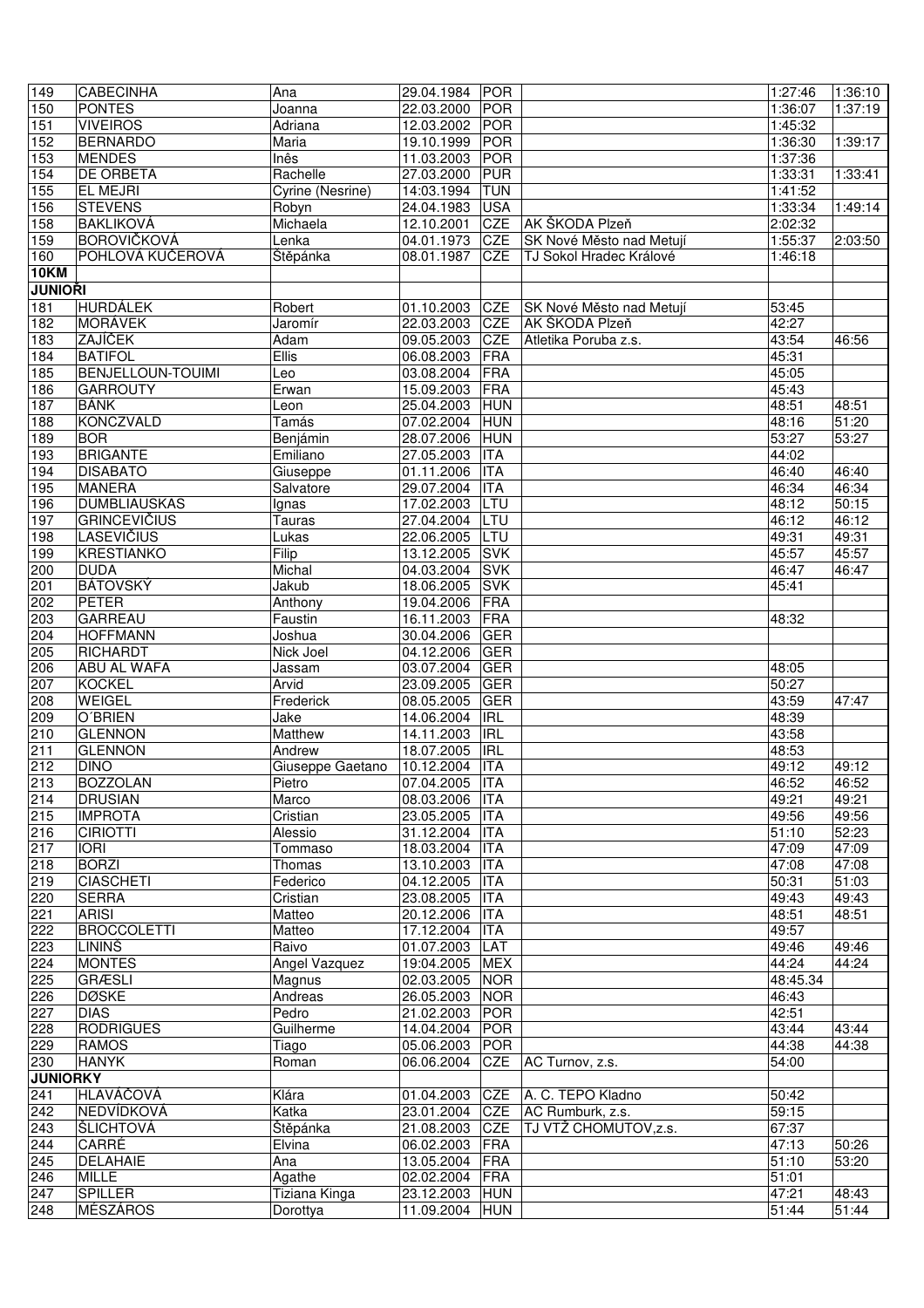| 249              | <b>ERDÖS</b>        | Judit          | 07.07.2005 HUN |            |                                    | $\overline{50:}26$ |       |
|------------------|---------------------|----------------|----------------|------------|------------------------------------|--------------------|-------|
| 253              | <b>GABRIELE</b>     | Giulia         | 11.11.2005     | <b>ITA</b> |                                    | 48:53              | 48:53 |
| 254              | <b>LAIOLO</b>       | Anita          | 19.08.2003     | <b>ITA</b> |                                    | 50:54              | 51:26 |
| 255              | <b>ORLIUKAITÉ</b>   | Akvilé         | 05.05.2005     | LTU        |                                    |                    |       |
| 256              | <b>BILEVIČIŪTĖ</b>  | Aiva           | 16.01.2005     | LTU        |                                    |                    |       |
| 257              | <b>KURUCOVÁ</b>     | Terézia        | 24.03.2005     | <b>SVK</b> |                                    | 48:55              | 48:55 |
| 258              | DEVALDOVÁ           | Karin          | 12.07.2003     | <b>SVK</b> |                                    | 49:58              | 49:58 |
| 259              | HAKULINOVÁ          | Stanislava     | 03.05.2003     | <b>SVK</b> |                                    | $\overline{5}1:51$ | 51:51 |
|                  |                     |                |                |            |                                    |                    |       |
| 260              | <b>HERRERA SOTO</b> | Sharon Lisseth | 27.05.2004     | CRC        |                                    | $\overline{50:}23$ | 50:23 |
| 261              | <b>SEISTO</b>       | Ellen          | 19.01.2003     | <b>FIN</b> |                                    | 51:08              | 57:33 |
| 262              | <b>VEIKKOLA</b>     | Heta           | 23.05.2003     | <b>FIN</b> |                                    | 46:57              | 48:11 |
| 263              | <b>MASSON</b>       | Liv            | 30.10.2003     | <b>FRA</b> |                                    | $\overline{5}1:41$ |       |
| 264              | <b>LAURENS</b>      | Emilie         | 04.07.2003     | <b>FRA</b> |                                    | 51:07              |       |
| 265              | SAINT-MARTIN        | Juliette       | 15.03.2005     | <b>FRA</b> |                                    | 51:41              |       |
| 266              | <b>HOPPER</b>       | Hannah         | 24.04.2003     | <b>GBR</b> |                                    | 52:42              |       |
| 267              | <b>SCHMIDT</b>      | Julia          | 10.12.2004     | GER        |                                    | 57:25              |       |
| 268              | <b>OBENAUS</b>      | Lea Anika      | 21.09.2003     | <b>GER</b> |                                    |                    |       |
| $\overline{269}$ | <b>STEFFEN</b>      | Lucy           | 08.11.2004     | <b>GER</b> |                                    |                    |       |
| 270              | SONNTAG             | Lena           | 01.10.2004     | <b>GER</b> |                                    | 52:28              | 52:28 |
| 271              | FRENZL              | Mathilde       | 18.02.2003     | GER        |                                    | 49:23              |       |
| $\overline{272}$ | <b>JUNGHANNB</b>    | Ada            | 04.11.2004     | <b>GER</b> |                                    | 55:54              |       |
| 273              | MONAGHAN            | Ruth           | 31.07.2003     | <b>IRL</b> |                                    | 58:05              |       |
| 274              | DI DATO             | Vittoria       | 25.09.2003     | <b>ITA</b> |                                    | 48:32              | 48:32 |
| 275              | <b>MIHAI</b>        | Alexandrina    | 27.05.2003     | <b>ITA</b> |                                    | 49:17              |       |
| $\overline{276}$ | <b>TRAINA</b>       | Giada          | 17.04.2004     | <b>ITA</b> |                                    | 48:42              | 48:42 |
|                  | <b>PISERINI</b>     | Valentina      | 14.12.2004     | <b>ITA</b> |                                    | 53:43              | 53:43 |
| 277              |                     |                |                |            |                                    |                    |       |
| 278              | <b>BRAGGIO</b>      | Elisa          | 11.10.2003     | <b>ITA</b> |                                    | 57:26              | 57:26 |
| 279              | <b>ROSSO</b>        | Maya           | 19.08.2006     | <b>ITA</b> |                                    | 64:54              | 64:54 |
| 280              | <b>SCIANNAMEA</b>   | Martina        | 23.01.2005     | <b>ITA</b> |                                    | 55:58              | 56:22 |
| 281              | <b>PARENTE</b>      | Silvia         | 19.06.2006     | <b>ITA</b> |                                    | $\overline{5}1:28$ | 51:28 |
| 282              | <b>CILINI</b>       | Asja           | 15.01.2006     | <b>ITA</b> |                                    | 55:36              | 55:36 |
| 283              | SERRANO             | Karla Ximena   | 14.04.2004     | <b>MEX</b> |                                    | 47:20              | 47:20 |
| 284              | <b>AVENOVÁ</b>      | Paulína        | 22.08.2004     | <b>SVK</b> |                                    | $\overline{50:}53$ |       |
| 5KM              |                     |                |                |            |                                    |                    |       |
|                  | <b>DOROSTENCI</b>   |                |                |            |                                    |                    |       |
| 301              | <b>URBÁNEK</b>      | Tobiáš         | 29.05.2006     | <b>CZE</b> | TJ Sokol Praha Královské Vinohrady |                    |       |
| 302              | NOVÁK               | Vojtěch        | 19.06.2006     | <b>CZE</b> | TJ Slezan Frýdek-Místek, z.s.      | 27:19              |       |
| 303              | <b>KUKLA</b>        | Albert         | 13.01.2005     | <b>CZE</b> | <b>SK</b> Jeseniova                | 27:37              |       |
| 304              | <b>KLAZAR</b>       | Filip          | 09.08.2006     | <b>CZE</b> | SK Vrchlabí SMOLA KONSTRUKCE       | 29:36              |       |
| 305              | <b>PITÁK</b>        | Matěj          | 19.01.2007     | CZE        | SK Vrchlabí SMOLA KONSTRUKCE       | 24:16              |       |
| 306              | <b>ENDRŠT</b>       | Tomáš          | 03.11.2005     | CZE        | Univerzitní sportovní klub Praha   | 24:39              |       |
| 307              | <b>BARTOŇ</b>       | Filip          | 12.05.2006     | <b>CZE</b> | Atletika Jižní Město z.s.          |                    |       |
| 308              | <b>GOLLE</b>        | Benjamin       | 18.08.2006 GER |            |                                    | 26:30              | 26:30 |
| 309              | <b>MAJOROS</b>      | Máté           | 24.10.2006     | <b>HUN</b> |                                    | 27:39              |       |
| 310              | <b>CLARKE</b>       | Séamus         | 27.02.2007     | <b>IRL</b> |                                    | 30:00              | 30:00 |
| 311              | <b>ROSENBAUM</b>    | Lukáš          | 25.07.2007     | <b>SVK</b> |                                    | 23:19              |       |
| 312              | MAŽGÚT              | Jakub          | 06.08.2007     | <b>SVK</b> |                                    | 26:51              | 26:51 |
| 313              | BÁTOVSKÝ            | <b>Šimon</b>   | 26.02.2008     | <b>SVK</b> |                                    | 26:31              | 26:31 |
| 211              | <b>GLENNON</b>      | Andrew         | 18.07.2005     | <b>IRL</b> |                                    |                    |       |
|                  | <b>DOROSTENKY</b>   |                |                |            |                                    |                    |       |
|                  |                     |                |                |            |                                    |                    |       |
| 314              | <b>MOHR</b>         | Theresia Emma  | 18.05.2006     | <b>AUT</b> |                                    |                    |       |
| 315              | <b>KOKOŘOVÁ</b>     | Eliška         | 23.12.2007     | CZE        | TJ Slezan Frýdek-Místek, z.s.      | 29:26              |       |
| 316              | <b>BARTOŇOVÁ</b>    | Viktorie       | 15.05.2008     | CZE        | TJ Slezan Frýdek-Místek, z.s.      |                    |       |
| 317              | <b>BOBOKOVÁ</b>     | Nikola         | 25.11.2005     | CZE        | TJ Slezan Frýdek-Místek, z.s.      | 31:04              |       |
| 318              | <b>KYSELICOVÁ</b>   | Ema            | 14.08.2006     | CZE        | Atletika Jižní Město z.s.          |                    |       |
| 319              | KRINWALDOVÁ         | Lucie          | 07.08.2005     | CZE        | AC Mladá Boleslav z.s.             | 27:28              |       |
| 320              | <b>FRANKLOVÁ</b>    | Alžběta        | 05.11.2005     | CZE        | <b>SK Jeseniova</b>                | 25:55              |       |
| 321              | PLEŠÁKOVÁ           | Michaela       | 24.02.2005     | CZE        | T. J. Sokol České Budějovice       | 28:43              |       |
| 322              | <b>HROMÁDKOVÁ</b>   | Kateřina       | 16.05.2008     | CZE        | SK Vrchlabí SMOLA KONSTRUKCE       |                    |       |
| 323              | <b>KOUDELKOVA</b>   | Ema            | 16.05.2008     | CZE        | SK Vrchlabí SMOLA KONSTRUKCE       |                    |       |
| 324              | PITTNEROVÁ          | Tereza         | 25.09.2004     | CZE        | SK Vrchlabí SMOLA KONSTRUKCE       | 29:36              |       |
| 325              | PITTNEROVÁ          | Adéla          | 27.11.2006     | CZE        | SK Vrchlabí SMOLA KONSTRUKCE       | 26:32              |       |
| 326              | KLIMENTOVÁ          | Ema            | 06.01.2005     | CZE        | Atletický klub Šternberk z.s.      | 24:07              |       |
| 327              | SMOLÍKOVÁ           | Veronika       | 27.07.2005     | <b>CZE</b> | AC Praha 1890                      | 34:00              |       |
| 328              | <b>KIISKI</b>       | Aliisa         | 11.03.2005     | FIN        |                                    | 25:51              |       |
| 329              | <b>GARREIS</b>      | Kylie          | 20.07.2005     | <b>GER</b> |                                    |                    |       |
| 330              | <b>ACKERMANN</b>    | Lara           | 05.07.2008     | GER        |                                    |                    |       |
| 331              | <b>FEIGL</b>        | Lara Jolie     | 15.09.2006     | <b>GER</b> |                                    |                    |       |
|                  |                     |                |                |            |                                    |                    |       |
| 332              | KIEFER              | Tabea          | 22.04.2005     | <b>GER</b> |                                    | 27:58              |       |